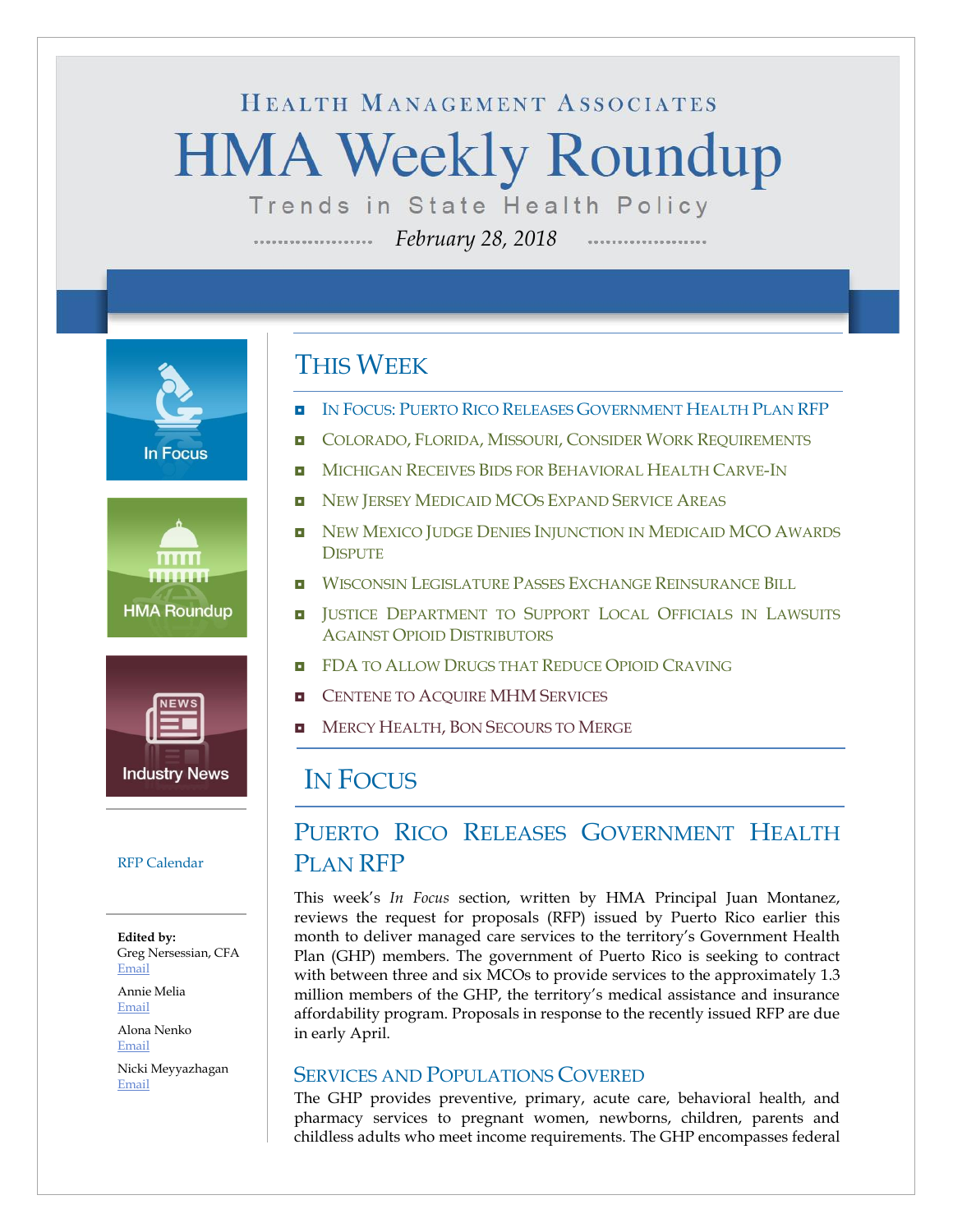Medicaid and CHIP funds along with territory general funds. The GHP also has a "buy-in" option, and certain government employees – such as the territory's police – receive health care through the GHP at no cost.

#### SIGNIFICANT CONTRACT CHANGES

The most significant changes in this contract from the previous contract (RFP released in 2014) are as follows:

- In keeping with initiatives proposed in the recently released Fiscal Plan, the GHP will transition from a model where a single MCO operates in one of eight geographic regions to an island-wide model where MCOs will, in effect, compete for business across the territory. New enrollees will be auto-assigned to an MCO and, in alignment with federal laws and regulations, have 90 days to change MCOs. Details on the auto-assignment algorithm are not yet available.
- Because of the change in model, MCOs will need the capacity and ability to provide an adequate network and manage services for members who live anywhere in the territory. In a press conference held in early February, the territory's health secretary noted that this change in model is driven in part by concerns regarding the availability of specialists. MCOs are encouraged to propose approaches to meeting this requirement that incorporate "partnerships" with other MCOs and provider-based organizations (health systems, IPAs, etc.). These partnerships could incorporate alternative payment models and various modalities of "value-based care."
- In its RFP announcement, in related public communications and in the aforementioned Fiscal Plan, the government has placed significant emphasis on MCOs addressing the needs of high-cost GHP members – individuals with chronic or high- cost diseases who are also the highest utilizers of GHP-covered services. In response to this, MCOs will be expected to propose innovative approaches to managing and delivering care to these members.
- While historically the government has contracted directly with a PBM, in public communications it has suggested that it may consider allowing or requiring the MCOs to fulfill PBM functions.
- In its Fiscal Plan the government is targeting a five-year reduction of almost 18 percent (in current dollars) in the average per-member cost of the program, from approximately \$175 to \$144. While this goal is not entirely dependent on MCO requirements - for instance, there are assumptions in the Fiscal Plan regarding standardization of provider fees, MFCU-driven fraud recoveries and PDL controls - it is safe to assume that the government will expect MCOs to manage their provider networks, service utilization and reimbursement such that the government's goal becomes achievable.

#### CURRENT MEDICAID MANAGED CARE MARKET

At present the 1.3 million GHP members are divided amongst four carriers, each of which operates as the single MCO in two of eight geographic regions:

• Triple-S, the owner of the Blue Cross and Blue Shield licenses in Puerto Rico, and the largest insurance company on the island.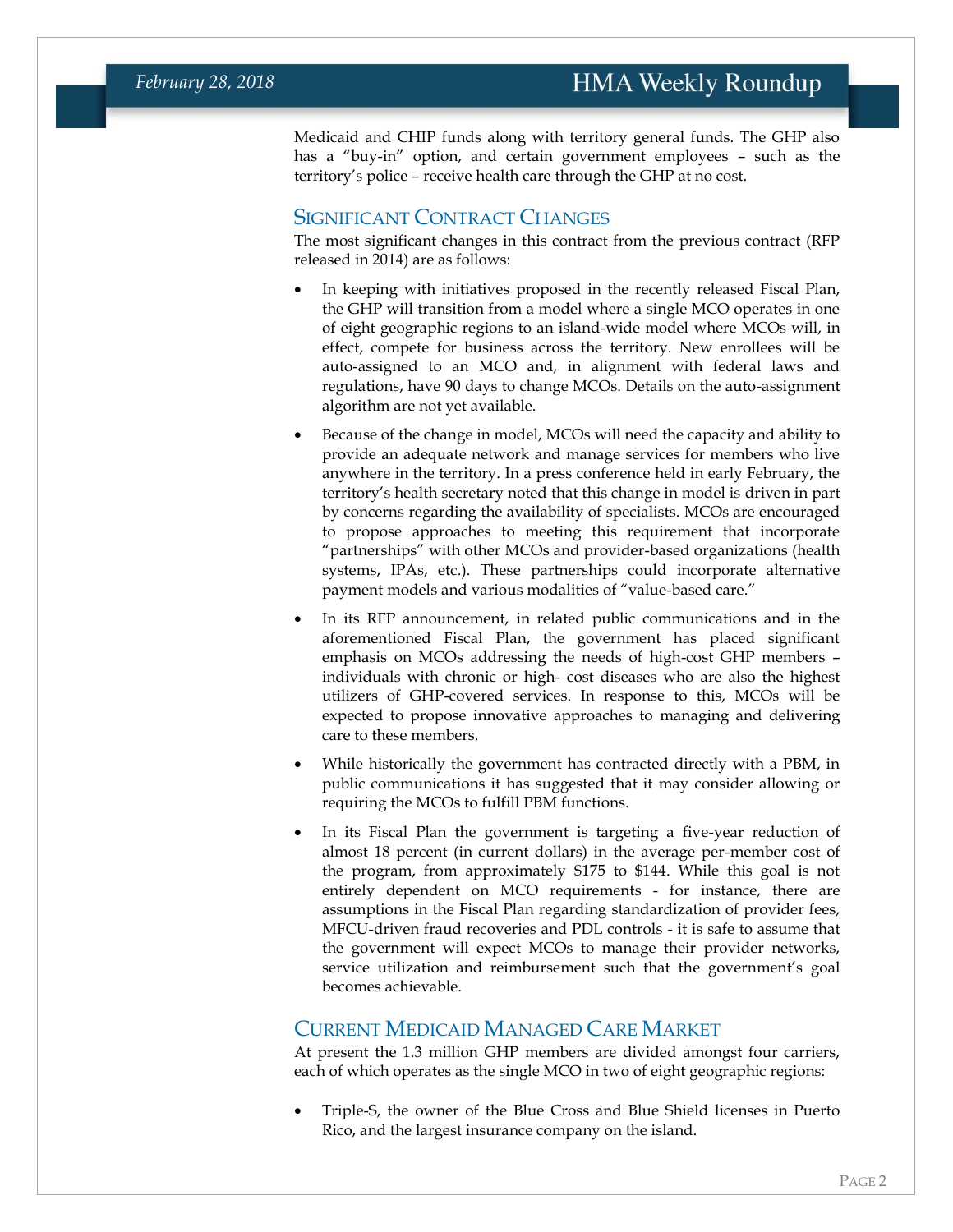- MMM, the largest issuer of Medicare Advantage products on the island.
- First Medical, a provider-based plan that also has significant government employee and retiree business.
- Molina Healthcare's Puerto Rico subsidiary.

| Enrollment in Puerto Rico Medicaid Managed Care by Plan, September 2017 |          |  |  |  |
|-------------------------------------------------------------------------|----------|--|--|--|
| Plan                                                                    | $Sep-17$ |  |  |  |
| <b>Triple-S Salud</b>                                                   | 379,199  |  |  |  |
| % of total                                                              | 31.1%    |  |  |  |
| <b>Molina Healthcare of PR</b>                                          | 305,956  |  |  |  |
| % of total                                                              | 25.1%    |  |  |  |
| First Medical Health Plan Inc.                                          | 275,064  |  |  |  |
| % of total                                                              | 22.5%    |  |  |  |
| <b>InnovaCare</b>                                                       | 260,162  |  |  |  |
| % of total                                                              | 21.3%    |  |  |  |
| <b>Puerto Rico Totals</b><br>1,220,381                                  |          |  |  |  |

*Source: NAIC, S&P Global Market Intelligence, HMA* 

Note: Total enrollment differs from the estimate in the *In Focus* text due to differing sources. Exact current Medicaid managed care enrollment in Puerto Rico is difficult to determine due to changes in population after Hurricane Maria.

#### RFP TIMELINE

Proposals in response to the recently issued RFP are due in early April. The government expects to announce the winning proposals in June, with resulting contracts planned to go into effect in October.

| Puerto Rico Medicaid Managed Care RFP Timeline |                   |  |  |
|------------------------------------------------|-------------------|--|--|
| <b>RFP Activity</b>                            | Date              |  |  |
| RFP Released                                   | February 8, 2018  |  |  |
| Bidder's Conference                            | February 23, 2018 |  |  |
| Proposals Due                                  | April 6, 2018     |  |  |
| Anticipated Award                              | June              |  |  |
| Anticipated Contract Execution                 | End of June       |  |  |
| Anticipated Go-Live                            | October 2018      |  |  |

#### LINK TO RFP/BIDDERS' LIBRARY

The public notice for the RFP can be accessed by clicking [here.](http://www.asespr.org/wp-content/uploads/2018/02/Public-Notice-RFP.pdf)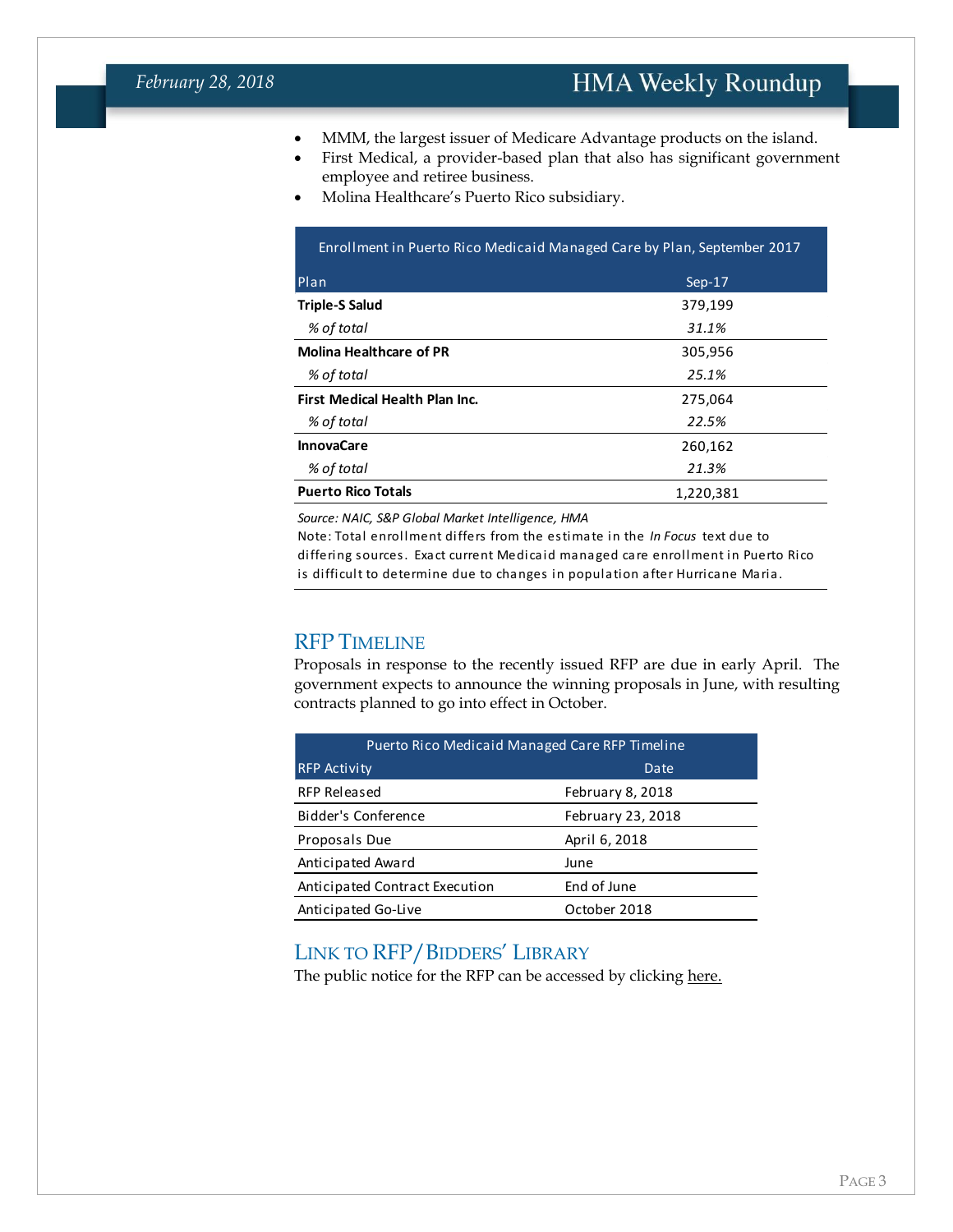

# <span id="page-3-0"></span>*Colorado*

**State Considers Medicaid Work Requirements.** *The Washington Examiner* reported on February 23, 2018, that Colorado Governor John Hickenlooper is open to Medicaid work requirements for able-bodied beneficiaries. Hickenlooper is the second Democratic governor along with Louisiana's John Bel Edwards to consider Medicaid work requirements. Read [More](http://www.washingtonexaminer.com/colorados-democratic-governor-open-to-medicaid-work-rules/article/2649879)

# *Florida*

**House Panel Votes for Medicaid Work Requirements.** *News4Jax.com* reported on February 21, 2018, that a Florida House panel voted 14-4 on House Bill 751, which calls for Medicaid work requirements. Senator Anitere Flore (R-Miami) said it is unlikely the state Senate would tackle the issue with less than three weeks left in the legislative session. [Read More](https://www.news4jax.com/news/house-eyes-work-requirement-in-medicaid)

**Low Income Pool Funding Is Lower than Expected.** *Health News Florida* reported on February 25, 2018, that Florida will receive \$730.6 million in supplemental Medicaid funding for the Low Income Pool (LIP) program for fiscal 2018, almost \$60 million less than projected by Medicaid director Beth Kidder last fall. Local funding amounted to \$279 million, down from an anticipated \$303 million. The federal match was \$451.4 million. Governor Rick Scott had predicted last year that LIP funding would total \$1.5 billion. [Read](http://health.wusf.usf.edu/post/health-program-money-wont-hit-projections#stream/0)  [More](http://health.wusf.usf.edu/post/health-program-money-wont-hit-projections#stream/0)

**Florida Medicaid Limits Opioid Prescriptions to Seven Days.**  *PalmBeachPost.com* reported on February 20, 2018, that the Florida Agency for Health Care Administration is limiting Medicaid opioid prescriptions to a maximum seven-day supply, effective February 19. Exemptions are available if deemed medically necessary by a physician. Medicaid will also no longer require prior authorization for certain drugs that help fight opioid addiction. [Read More](http://www.palmbeachpost.com/news/state--regional-govt--politics/florida-medicaid-program-limits-opioid-prescriptions/xaRsMNmfOBpGs7574oRpdN/)

### *Idaho*

**Partial Medicaid Expansion Plan Lacks Republican Support.** *Modern Healthcare* reported on February 27, 2018, that a plan by Idaho Governor Butch Otter to partially expand Medicaid to about half the state's gap population was sent back to committee after lack of support from Republican lawmakers. The Governor's bill sought two federal waivers to expand Medicaid coverage for 12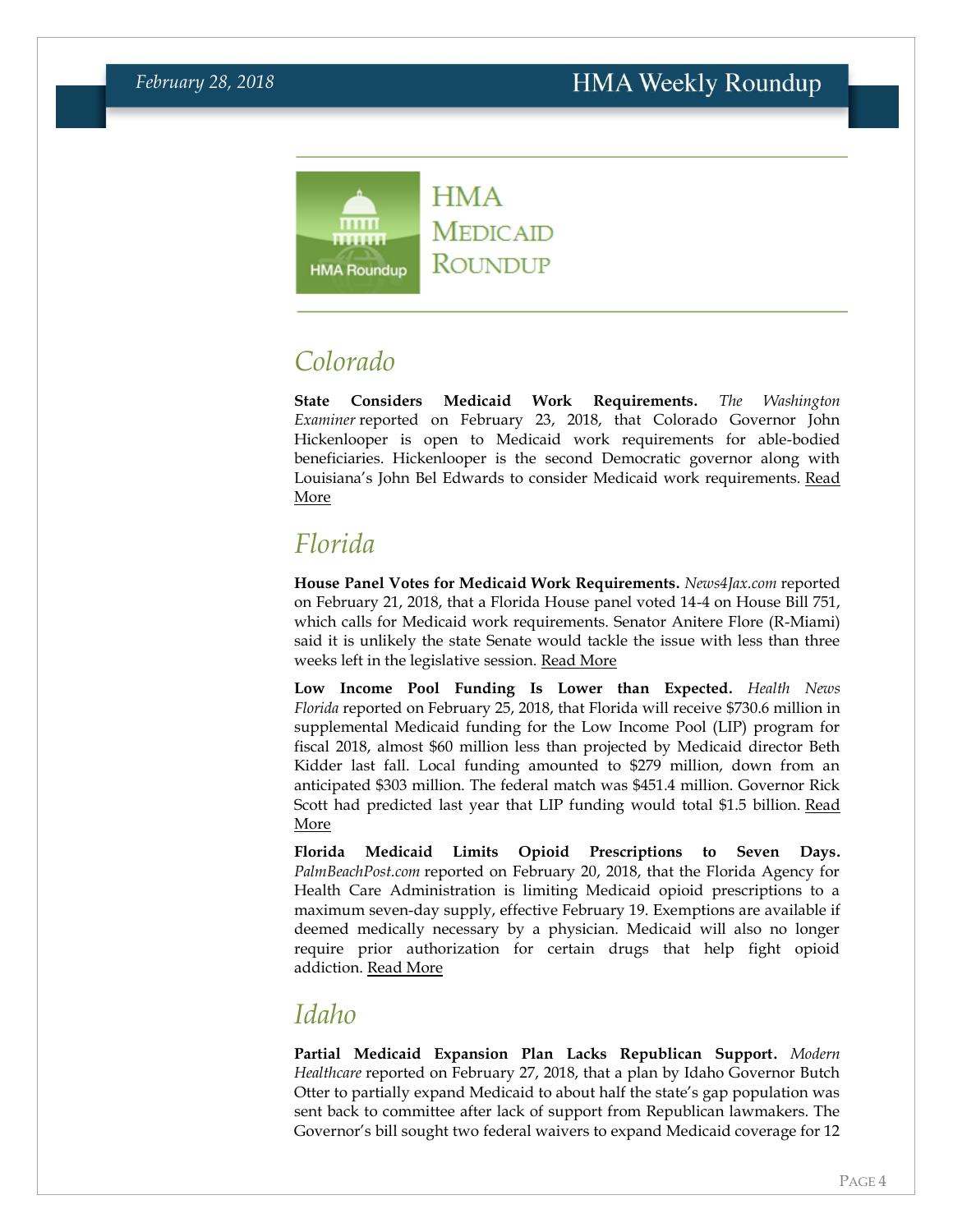costly conditions and to provide subsidies to certain low-income individuals. Previous efforts to expand Medicaid eligibility have failed. [Read More](http://www.modernhealthcare.com/article/20180227/NEWS/180229927)

**Republicans at Odds Over Merged 1332-1115 Waiver Proposal.** *Modern Healthcare* reported on February 26, 2018, that Republican lawmakers in Idaho are at odds over a Medicaid proposal that would allow individuals at the poverty level to qualify for Exchange subsidies, while Medicaid would act as a high-risk pool for expensive care. The plan is to merge 1115 and 1332 waivers into a combined super-waiver, expanding Medicaid coverage to approximately 35,000 uninsured individuals. The state legislature must approve the proposal before the waiver can be submitted for federal approval. [Read More](http://www.modernhealthcare.com/article/20180226/NEWS/180229932)

#### *Iowa*

**Medicaid Providers Denounce Low Rates, Delayed Payments.** *Hawk Eye* reported on February 23, 2018, that health care providers in Iowa complained during a public forum to Medicaid officials about low reimbursement levels and payment delays associated with the state's Medicaid managed care program. Attending the event were Jerry Foxhoven, director of the Iowa Department of Human Services, and Medicaid Director Michael Randol. [Read More](http://www.thehawkeye.com/news/20180223/health-care-providers-warn-medicaid-director-of-impending-crisis)

### *Maine*

**Medicaid Expansion Stalls.** *Maine Public News* reported on February 22, 2018 that efforts to expand Medicaid in Maine have stalled, with the administration of Governor Paul LePage stating it won't take steps to implement the voterapproved program unless funding is appropriated first. Legislators say the law requires the LePage administration to take certain steps, including filing a plan with federal regulators. [Read More](http://mainepublic.org/post/medicaid-expansion-slowed-lepage-administration)

**Maine Medicaid to Outsource Disability Eligibility Determinations.** *Maine Public News/Bangor Daily News* reported on February 26, 2018, that Maine will outsource Medicaid disability eligibility determinations effective in June. The no-bid, \$5.6 million, 25-month contract will be handled by Commonwealth Medicine, a division of University of Massachusetts Medical School. The Maine Department of Health and Human Services will eliminate 10 positions on its Medical Review Team. [Read More](http://mainepublic.org/post/lepage-will-outsource-medicaid-staff-even-though-it-will-cost-state-more)

# *Maryland*

**Maryland Has Lowest Health Care Costs in Study of Five States.** *The Baltimore Sun* reported on February 23, 2018, that health care costs in Maryland were 16 percent lower on average than in Colorado, Utah, Minnesota, and Oregon, according to a report entitled "Healthcare Affordability: Untangling Cost Drivers." The report, by the Network for Regional Healthcare Improvement, attributes the low costs to Maryland's all-payer insurance model as well as the state's efforts to regulate hospital payments. [Read More](http://www.baltimoresun.com/news/maryland/investigations/bs-md-sun-investigates-health-costs-20180215-story.html)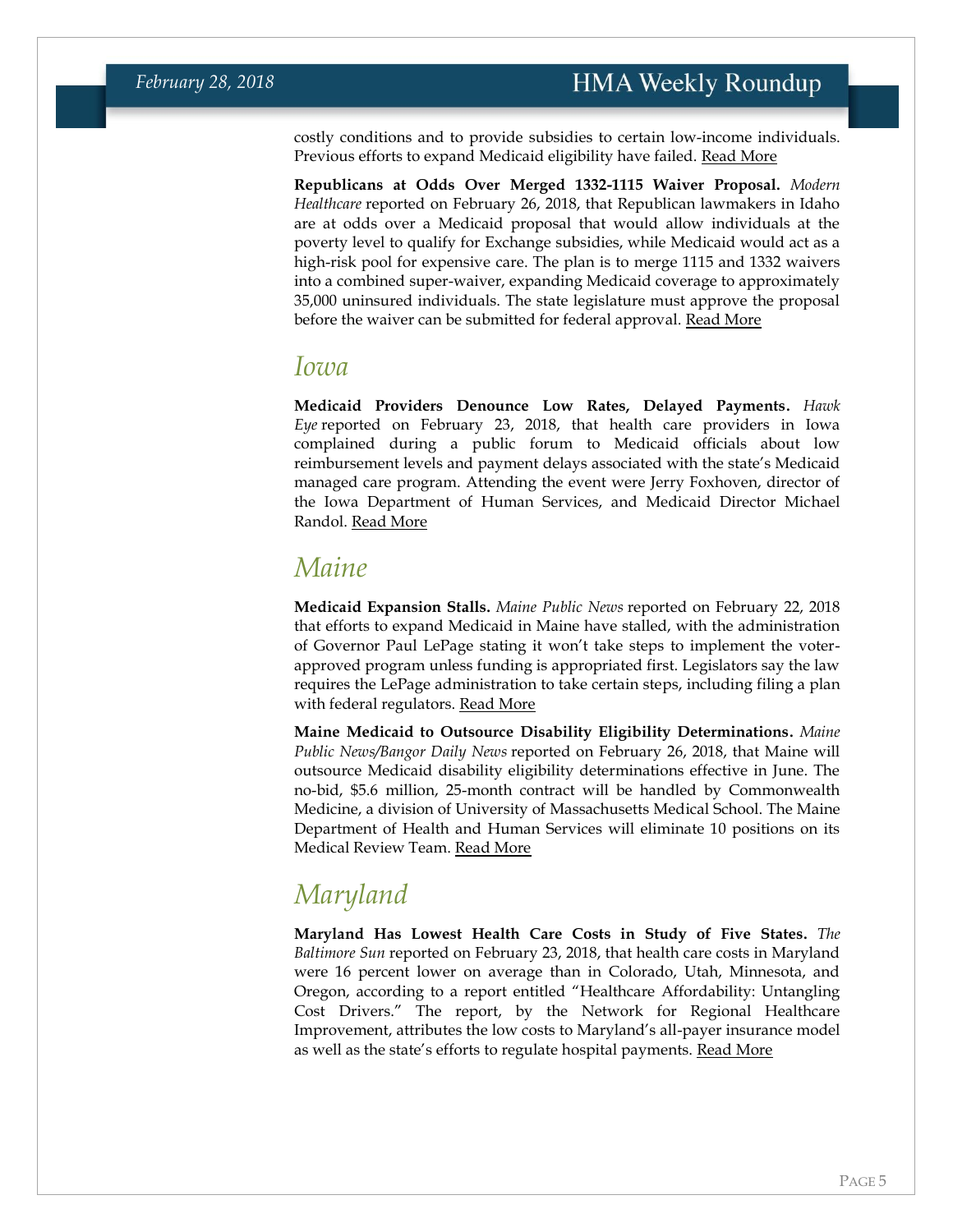### <span id="page-5-0"></span>*Michigan*

**Michigan Receives Bids for Behavioral Health Carve-In.** *Crain's Detroit Business* reported on February 22, 2018, that Michigan has received bids from community mental health agencies to participate in three regional pilot projects designed to integrate behavioral health into Medicaid managed care. The plan was first approved by the state last year. Awards are expected by March 9 and implementation is set to begin October 1. A fourth pilot was considered in Kent County but the state could not find a Medicaid plan willing to participate. [Read More](http://www.crainsdetroit.com/article/20180222/news/653616/michigan-accepts-bids-for-mental-health-integration-test-projects)

### *Missouri*

**Lawmakers Consider Medicaid Work Requirements.** *The Missourian* reported on February 21, 2018, that Missouri state Senator David Sater (R-Cassville) introduced a bill that that would institute Medicaid work requirements. The measure would require able-bodied Medicaid beneficiaries to spend at least 80 hours a month employed, looking for work, volunteering, or participating in job training. Exemptions are available for individuals with disabilities, substance abuse disorders, and complex medical conditions, as well as for pregnant women, primary caregivers, and low-income residents living in areas with high unemployment. [Read More](https://www.columbiamissourian.com/news/state_news/following-indiana-and-kentucky-s-lead-missouri-looks-at-medicaid/article_e3932782-1742-11e8-8aa4-cb7c1e38e8f6.html)

### *Montana*

**Hospitals, Advocates Launch Ballot Initiative to Reauthorize Medicaid Expansion.** *Montana Public Radio* reported on February 22, 2018, that the Montana Hospital Association and the American Heart Association launched a ballot initiative in hopes of reauthorizing the state's Medicaid expansion in fiscal 2019. The initiative also proposes an increase in the tobacco tax. The state's Medicaid expansion extends coverage to 90,000 individuals. [Read More](http://mtpr.org/post/ballot-initiative-would-re-authorize-montana-medicaid-expansion)

## <span id="page-5-1"></span>*New Jersey*

#### HMA Roundup – Karen Brodsky [\(Email Karen\)](mailto:kbrodsky@healthmanagement.com)

**New Jersey MCOs Expand Service Areas.** The following New Jersey managed care organizations (MCOs) have expanded their service areas:

**UnitedHealthcare Dual Complete ONE (D-SNP).** As of January 1, 2018, United's fully integrated dually eligible special needs plan (FIDE SNP) expanded to serve dually eligible members in Cumberland, Salem and Sussex counties. This brings the total number of counties served in New Jersey to 19 out of 21.

**WellCare of New Jersey.** The Department of Human Services, Division of Medical Assistance and Health Services approved WellCare's expansion into seven additional counties. WellCare now serves NJ FamilyCare enrollees in 17 out of the state's 21 counties. The seven new counties are Atlantic, Camden, Cumberland, Gloucester, Monmouth, Salem and Warren.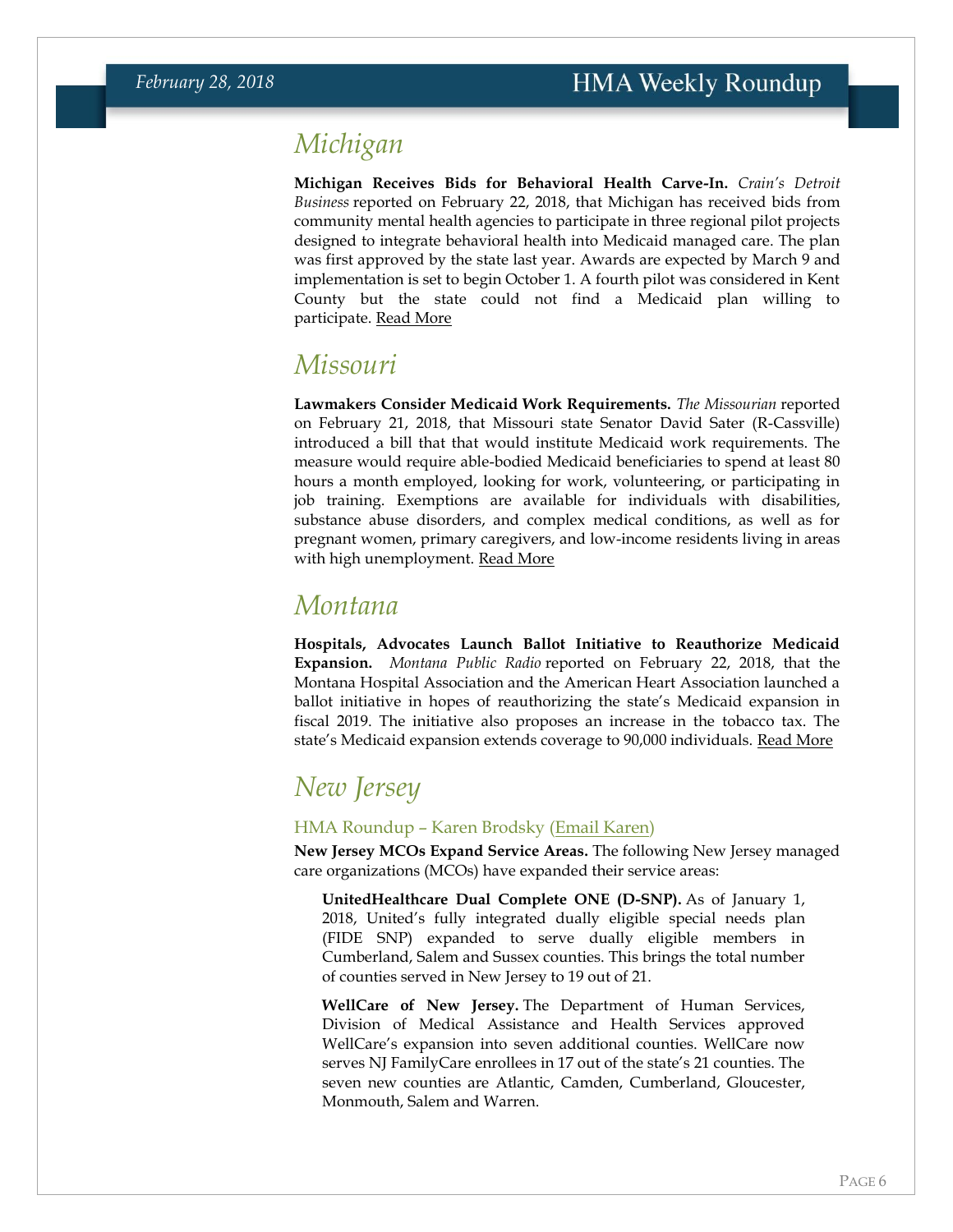**Governor's Budget Address Rescheduled.** New Jersey Governor Murphy signed bills that will change the timing for his 2018-19 budget address from the fourth Tuesday in February to March 13, 2018. [A2378](http://www.njleg.state.nj.us/2018/Bills/A2500/2378_I1.PDF) and [S1248](http://www.njleg.state.nj.us/2018/Bills/S1500/1248_S1.PDF) passed in the Assembly and the Senate, respectively, and were signed by the Governor. Similar extensions have been provided in the past for the first budgets of other Governors.

**New Jersey Seeks to Expand Inpatient Capacity for Individuals Who Need Both Mental Health and Substance Use Treatment.** *NJ Spotlight* reported on February 26, 2018, that the Department of Health invited providers to submit plans to add up to 53 more inpatient beds in the underserved regions of the state including Hunterdon, Morris and Warren counties. The latest effort responds to national capacity guidelines of 40 beds per 100,000 residents, and follows almost 20 years without state initiatives for expansion. [Read More](http://www.njspotlight.com/stories/18/02/25/state-calls-for-dozens-of-new-inpatient-treatment-beds/)

**Attorney General Creates Office to Respond to Opioid Addiction Epidemic.**  *NJBIZ* reported on February 22, 2018, that New Jersey's Office of the Attorney General created the Office of the New Jersey Coordinator of Addiction Response and Enforcement Strategies, also known as NJ CARES. Sharon Joyce will lead the new office, in addition to her role as acting director of the Consumer Affairs Division and Deputy Director of the Office of Law division. NJ CARES is charged with public education about opioid addiction, identify prevention opportunities and solutions. It will also manage new 24-hour opioid response teams, launch an Interagency Drug Awareness Dashboard and enhance the state's Prescription Monitoring Program. [Read More](http://www.njbiz.com/article/20180222/NJBIZ01/180229948/nj-attorney-general-creates-office-to-deal-with-opioid-crisis)

**Governor Murphy Signs Bill to Increase Planned Parenthood Funding.**  *NorthJersey.com* reported on February 21, 2018, that Governor Murphy signed his first bill, [S-120,](http://www.njleg.state.nj.us/2018/Bills/S0500/120_T1.HTM) to give close to \$7.5 million in grants through the Department of Health for Planned Parenthood and other family planning providers that lost state funding under the Christie administration. Cecile Richards, outgoing president of Planned Parenthood joined Gov. Murphy for the signing. Gov. Murphy also signed a bill to expand Medicaid coverage for family planning services to ease restrictions for access to long-acting reversible contraceptives. Six family planning clinics closed in 2010, reducing women's access to care. **[Read More](https://www.northjersey.com/story/news/new-jersey/governor/2018/02/21/murphy-boosts-funding-womens-health-care-first-bill-signing-governor/359612002/)** 

**State Lawmaker Proposes Medicaid Demonstration to Cover Room and Board for Terminally Ill, Community-based Medicaid Enrollees.** New Jersey Assembly bill A3299 was introduced by Valerie Huttle (D-Englewood) to establish a three-year Medicaid demonstration project by the Division of Medical Assistance and Health Services (DMAHS). The demonstration would cover room and board services for community-based enrollees under hospice care who would otherwise be eligible for such care in a hospital, nursing home or other institutional setting. In this context room and board is defined as assistance in paying mortgage or rent, food and other expenses, and the provision of services required to remain in the community. The bill seeks to help individuals who have insufficient financial resources to be sustained in the community and to further reduce avoidable reliance on institutional care. The bill was introduced in the last legislative session as A911. It has been referred to the Assembly Health and Senior Services Committee. [Read More](http://www.njleg.state.nj.us/2018/Bills/A3500/3299_I1.PDF)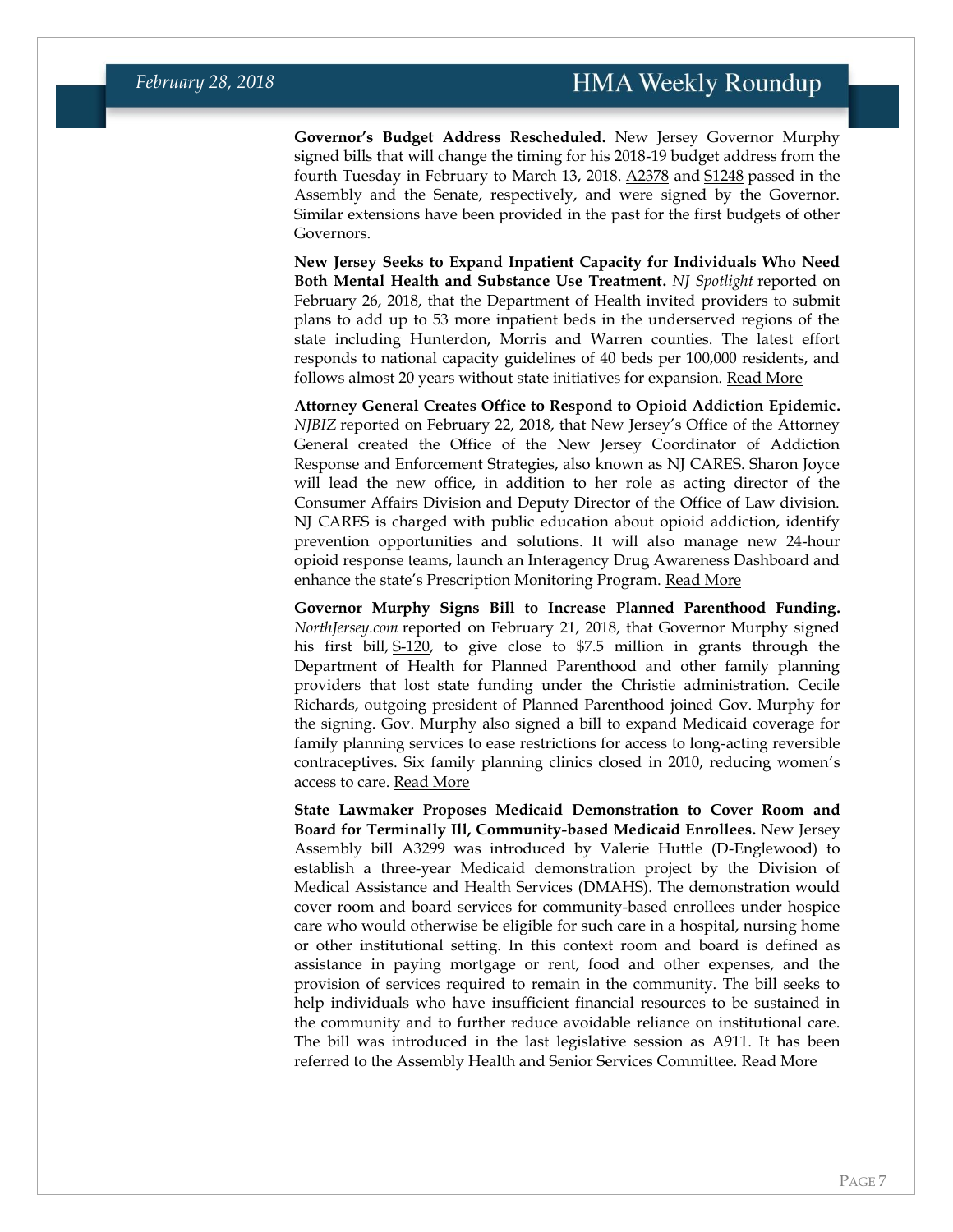### <span id="page-7-0"></span>*New Mexico*

**New Mexico Judge Denies Injunction in Medicaid Managed Care Awards Dispute.** *The New Mexican* reported on February 26, 2018, that a New Mexico judge declined to issue an injunction blocking the state from proceeding with newly awarded Medicaid managed care contracts. In dismissing the lawsuit filed by Molina Healthcare, the judge ruled that the court lacked jurisdiction given pending protests with the state Human Services Department. Molina and three other companies filed protests after the state awarded Medicaid managed contracts to other health plans. [Read More](http://www.santafenewmexican.com/news/local_news/judge-dismisses-molina-lawsuit-challenging-medicaid-contracts/article_24c56373-d1fc-5743-8f04-090c06a542d2.html)

### *New York*

#### HMA Roundup – Denise Soffel [\(Email Denise\)](mailto:dsoffel@healthmanagement.com)

**New York Medicaid Managed Care Advisory Review Panel Holds Quarterly Meeting.** The New York Medicaid Managed Care Advisory Review Panel, the legislatively mandated oversight body for New York's Medicaid managed care program, held its quarterly meeting on February 22. Jonathan Bick, Director of the Division of Health Plan Contracting and Oversight for the NY Department of Health, provided an update on Plan mergers, acquisitions, expansions, and closures.

Two applications for new plans are under review:

• New York Quality Healthcare Corporation, a subsidiary of Centene Corporation has applied to be certified as an Article 44 HMO in NYS. This application is currently under review.

• Partners Health Plan, which operates the plan participating in the duals demonstration program for individuals with intellectual/developmental disabilities (FIDA-IDD) has applied to become a mainstream Medicaid managed care plan. Partners operates in NYC, Long Island, Westchester, and Rockland Counties. The FIDA-IDD plan, which began operations in April 2016, currently has 764 members.

Two plan requests for geographic expansion have been approved:

• Excellus – 1 county expansion for Medicaid, CHP and HARP (Erie County)

• HealthNow – 2 counties (Genesee and Niagara)

Four plan requests for geographic expansion are under review:

• CDPHP – 4-county expansion for Medicaid, CHP and HARP (Essex, Clinton, Franklin and Warren)

• YourCare – 5-county expansion for Medicaid, CHP, and HARP (Orleans, Genesee, Livingston, Wayne and Seneca)

• United Healthcare – 1-county expansion for CHP (Dutchess, Erie, Franklin, Greene, Livingston, Orleans, Saratoga, Schenectady, Wyoming, and Yates)

• VNS Choice – 2-county expansion for MLTC (Nassau and Westchester)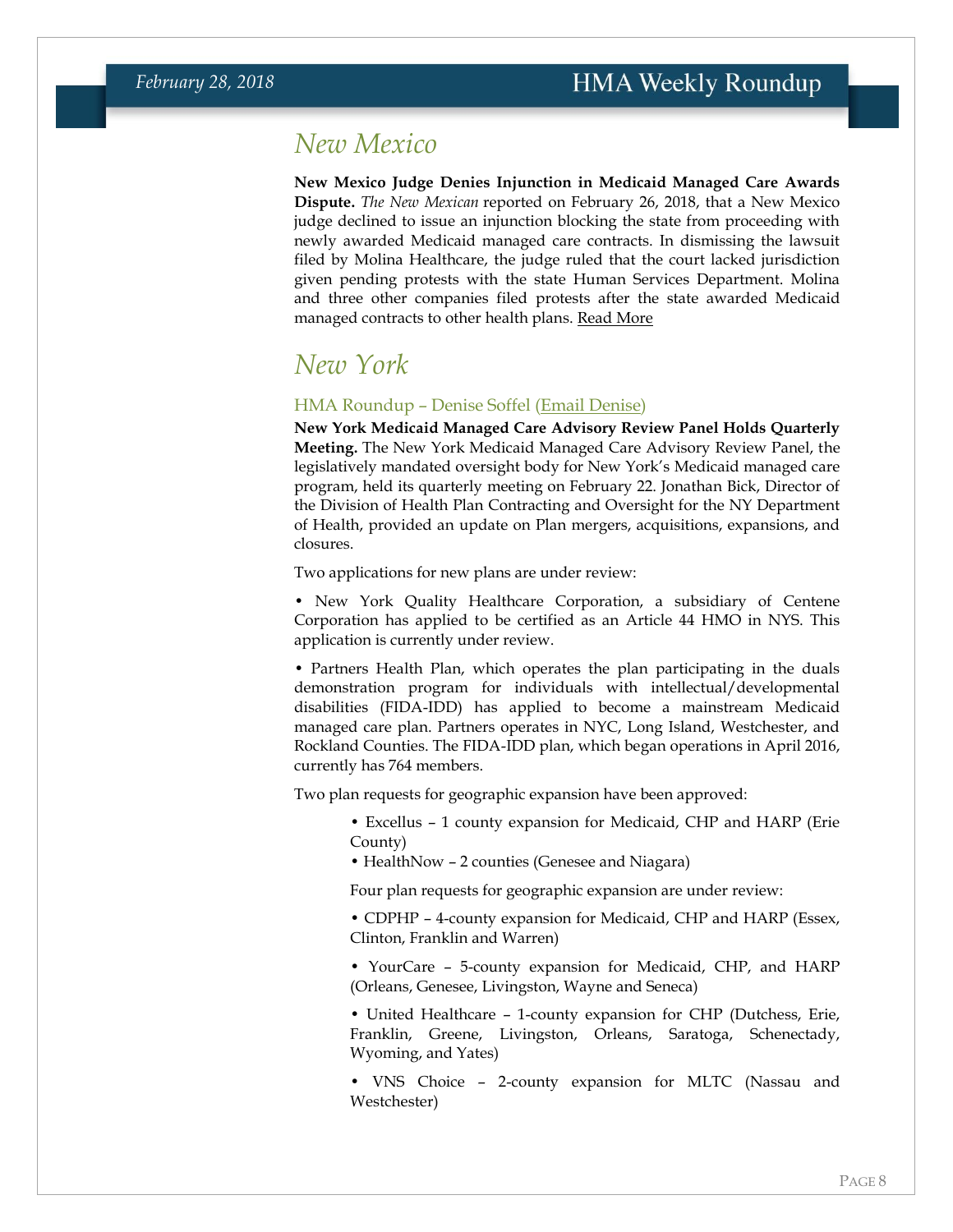**Office of Health Insurance Programs Presents Medicaid Managed Care Plan Financial Status.** The Office of Health Insurance Programs presented premium surplus and loss statistics for New York's Medicaid managed care plans to the Medicaid Managed Care Advisory Review Panel. The information was presented for 2015 and 2016, and broke out statistics for mainstream plans, Health and Recovery Plans, the Essential Plan, and HIV Special Needs Plans. Overall profitability decreased between 2015 and 2016, driven by significant declines in the mainstream Medicaid managed care program; all other lines of business showed increases in profitability. In 2015 mainstream Medicaid managed care plans across the state showed plan operating profit of \$366 million; in 2016 it was a loss of \$390 million. For-profit plans show stronger financial strength as compared with not-for-profit plans; plans located in NYC did slightly better than plans in other regions. Slides are posted on the HMAIS web site, and are available upon request.

|      | <b>Operating Margin</b> | Total   | Mainstream | <b>HARP</b> | Essential | <b>HIV SNP</b> |
|------|-------------------------|---------|------------|-------------|-----------|----------------|
|      |                         |         |            |             | Plan      |                |
| 2015 |                         |         |            |             |           |                |
|      | All Plans               | 1.9%    | 1.7%       | 3.4%        | 4.9%      | 1.4%           |
|      | Not-For-Profit          | 1.0%    | 1.0%       | 1.3%        | 1.8%      |                |
|      | For-Profit              | 5.3%    | 4.7%       | 13.5%       | 13.0%     |                |
|      |                         |         |            |             |           |                |
| 2016 | All Plans               | 0.8%    | $-1.8%$    | 5.1%        | 17.8%     | 2.3%           |
|      | Not-For-Profit          | $-0.1%$ | $-2.1%$    | 2.3%        | 13.2%     |                |
|      | For-Profit              | 4.5%    | $-0.8%$    | 19.7%       | 30.9%     |                |

|  | Medicaid Managed Care Profitability 2015 - 2016 |  |  |  |  |  |
|--|-------------------------------------------------|--|--|--|--|--|
|--|-------------------------------------------------|--|--|--|--|--|

**OPWDD Finalizes Draft Waiver Transition Plan for Individuals with Intellectual and Developmental Disabilities.** The New York Office for People with Developmental Disabilities (OPWDD) has finalized its Draft Waiver Transition Plan which lays out their vision for reform of the system serving people with intellectual and developmental disabilities, "People First Care Coordination." The Transition Plan describes the development of Care Coordination Organizations, which will provide Health Home Care Management services. Care Coordination Organizations are being established by groups of OPWDD providers in each region across the state that will provide multi-agency care coordination. OPWDD envisions CCOs affiliating with managed care plans, ultimately shifting to a mandatory Medicaid managed care system, as most of NY's Medicaid program already requires. The shift to a mandatory managed care system will happen gradually, with a five-year transition planned. The draft plan reflects changes made as a result of the public comment period, and will now be submitted to CMS for approval. [Read More](https://www.health.ny.gov/health_care/medicaid/program/medicaid_health_homes/idd/draft_idd_1115_waiver.htm)

### *Pennsylvania*

**Governor Joins Other Governors in Push for Health Care Reform.** A bipartisan group of five governors, including Pennsylvania Governor Tom Wolf, issued a high-level outline for ways states can reform the nation's health care system. The blueprint was issued by the governors of Alaska, Colorado, Nevada, Ohio, and Pennsylvania and calls on states to implement policies in their state Medicaid programs that would encourage value-based care models,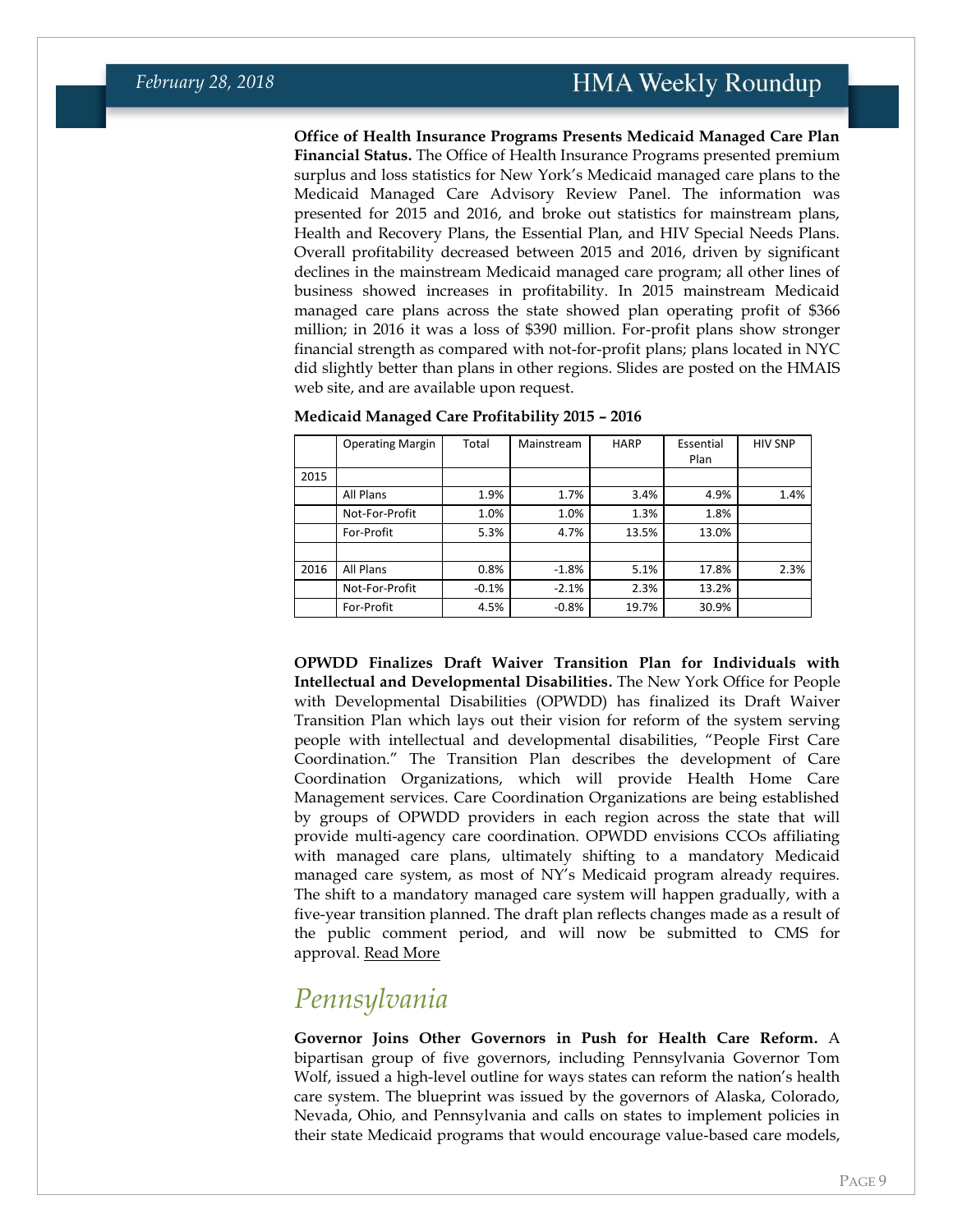### **HMA Weekly Roundup**

discourage anti-competitive practices among health networks, and improve patient access and lower costs overall. The plan outlines the following strategies for improving health system performance:

- Reorient the system on value • Align consumer incentives
- Encourage more competition and innovation
- Reform insurance markets
- Expand proven state Medicaid innovations
- Modernize the state and federal relationship. [Read More](https://www.governor.pa.gov/governor-wolf-bipartisan-governors-issue-blueprint-improve-nations-health-care-system/)

### *South Carolina*

**State Awards Dental ASO Contract to DentaQuest.** South Carolina announced on February 23, 2018, that it had awarded a dental administrative services organization (ASO) contract to DentaQuest. DentaQuest has held the contract with the state for the last several years. The contract will run from March 1, 2018, to March 31, 2025.

### *Tennessee*

**Tennessee Requests \$252 Million in Uncompensated Care Funding.** *Modern Healthcare* reported on February 21, 2018, that Tennessee has submitted a federal waiver request for \$252 million annually in uncompensated care funds for hospitals. The state is currently receiving \$163 million annually in federal funds for uncompensated care. Tennessee is not a Medicaid expansion state. [Read More](http://www.modernhealthcare.com/article/20180221/NEWS/180229978)

### *Virginia*

**House Committee Projects Alternative Medicaid Expansion Would Cost \$441.5 Million.** *The Richmond Times-Dispatch* reported on February 28, 2018, that the Virginia House Appropriations Committee projects that the total cost of a state Senate-proposed limited Medicaid expansion plan would be \$441.5 million. The plan would expand Medicaid to nearly 61,000 individuals with mental illness, substance use disorders, or life-threatening, complex medical conditions. The cost would be \$186 million for two years if enrollment is capped at 20,000. The program would also cover 2,300 individuals with developmental or intellectual disabilities waiting for waiver services in community settings. The Senate proposal would not utilize enhanced federal funding under the Affordable Care Act. [Read More](http://www.richmond.com/news/virginia/government-politics/general-assembly/battle-of-virginia-s-budgets-intensifies-as-house-committee-takes/article_2857b325-4555-5931-bd9a-969509ac32b8.html)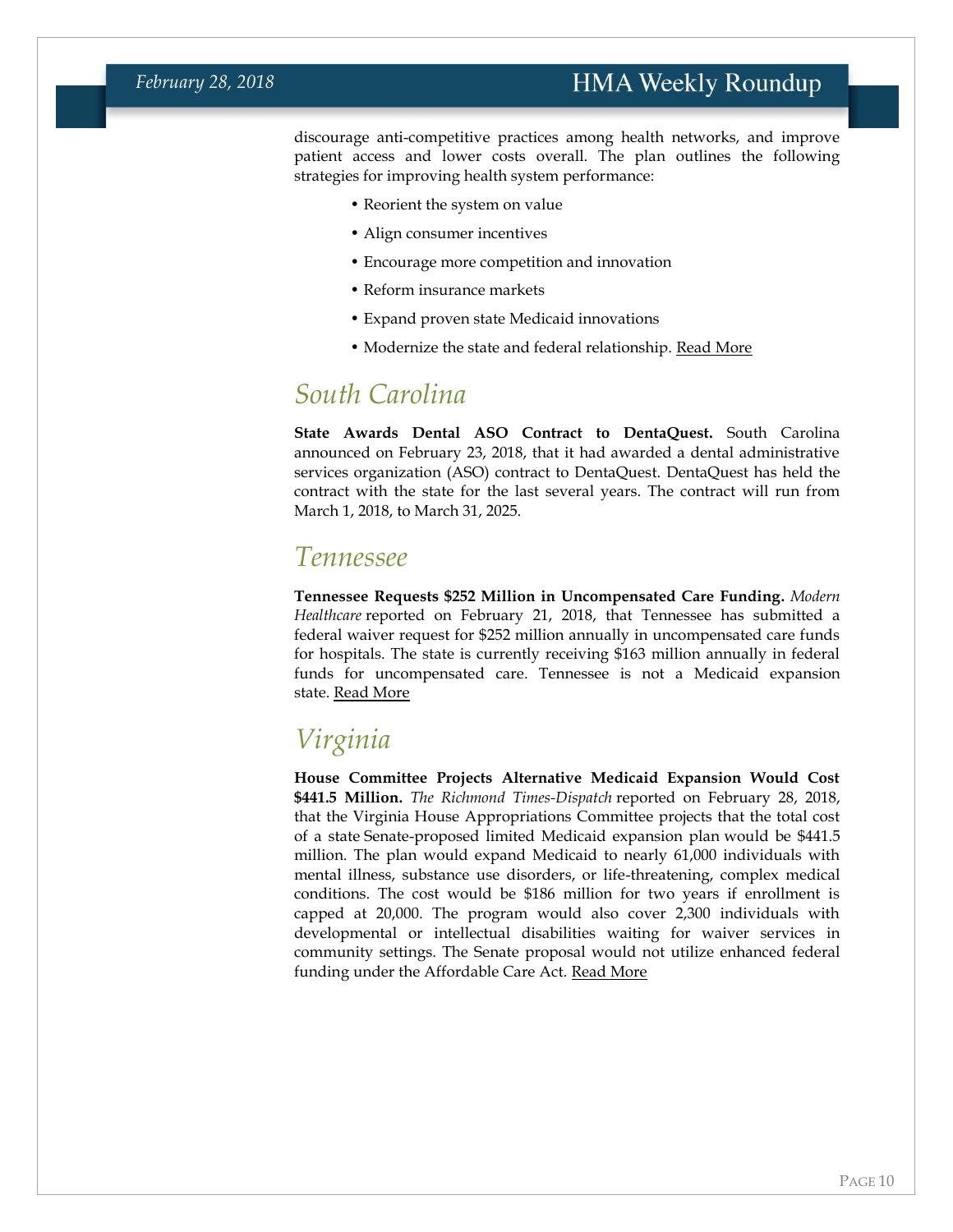### <span id="page-10-0"></span>*Wisconsin*

**State Releases Family Care Partnership RFP for Selected Service Areas.** The Wisconsin Department of Health Services on February 27, 2018, released a request for proposal (RFP) for geographic service areas eight and 12 of the state's Family Care Partnership, a Medicaid managed long-term care program for low-income frail, elderly individuals and adults with developmental, intellectual, or physical disabilities. Proposals are due on April 11, 2018, with implementation expected to begin January 2019. Wisconsin began procuring the Family Care contracts in phases in 2016 as part of an effort to make the program available in every county in the state. The RFP and additional documents can be found [here.](https://vendornet.wi.gov/Bid.aspx?Id=00000000-0000-0000-0000-000000000000&name=10224)

**Legislature Passes Exchange Reinsurance Bill.** *Modern Healthcare* reported on February 21, 2018, that the Wisconsin legislature passed a bill to establish a reinsurance fund aimed at stabilizing the state's Exchange plan market. The bill now heads to Governor Scott Walker's desk. The measure, which still requires federal 1332 waiver approval, would cover at least 50 percent of claims between \$50,000 and \$200,000. [Read More](http://www.modernhealthcare.com/article/20180221/NEWS/180229983)

**Charges Filed in Death of Milwaukee County Jail Inmate.** The *Associated Press/TMJ* reported on February 21, 2018, that Miami-based Armor Correctional Health Services, Inc., faces misdemeanor charges for allegedly falsifying health records in the 2016 death of a Milwaukee County jail inmate. Three jail employees were also charged. [Read More](https://www.tmj4.com/news/local-news/prosecutors-charge-health-company-in-milwaukee-jail-death)

### <span id="page-10-1"></span>*National*

**Justice Department to Support Local Officials in Lawsuits Against Opioid Distributors.** *The New York Times/Associated Press* reported on February 27, 2018, that the U.S. Department of Justice (DOJ) announced it would support local officials in lawsuits against opioid manufacturers and distributors. Hundreds of lawsuits have been filed, with targets including Allergan, Johnson & Johnson, Purdue Pharma, Amerisource Bergen, Cardinal Health, and McKesson. DOJ will file a statement of interest in the multidistrict litigation, saying that the federal government suffered substantial costs from opioid addiction. [Read More](https://www.nytimes.com/aponline/2018/02/27/us/politics/ap-us-justice-opioids.html)

**FDA to Allow Drugs that Reduce Opioid Cravings.** *The New York Times* reported on February 25, 2018, that the Food and Drug Administration (FDA) will allow pharmaceutical companies to sell drugs that help reduce opioid cravings. The new approach, which is designed to expand utilization of Medicaid-Assisted Therapy for opioid abuse, will attempt to "correct a misconception that patients must achieve total abstinence in order for MAT to be considered effective," according to Alex Azar, secretary of the U.S. Department of Health & Human Services. [Read More](https://www.nytimes.com/2018/02/25/science/fda-medication-assisted-therapy.html)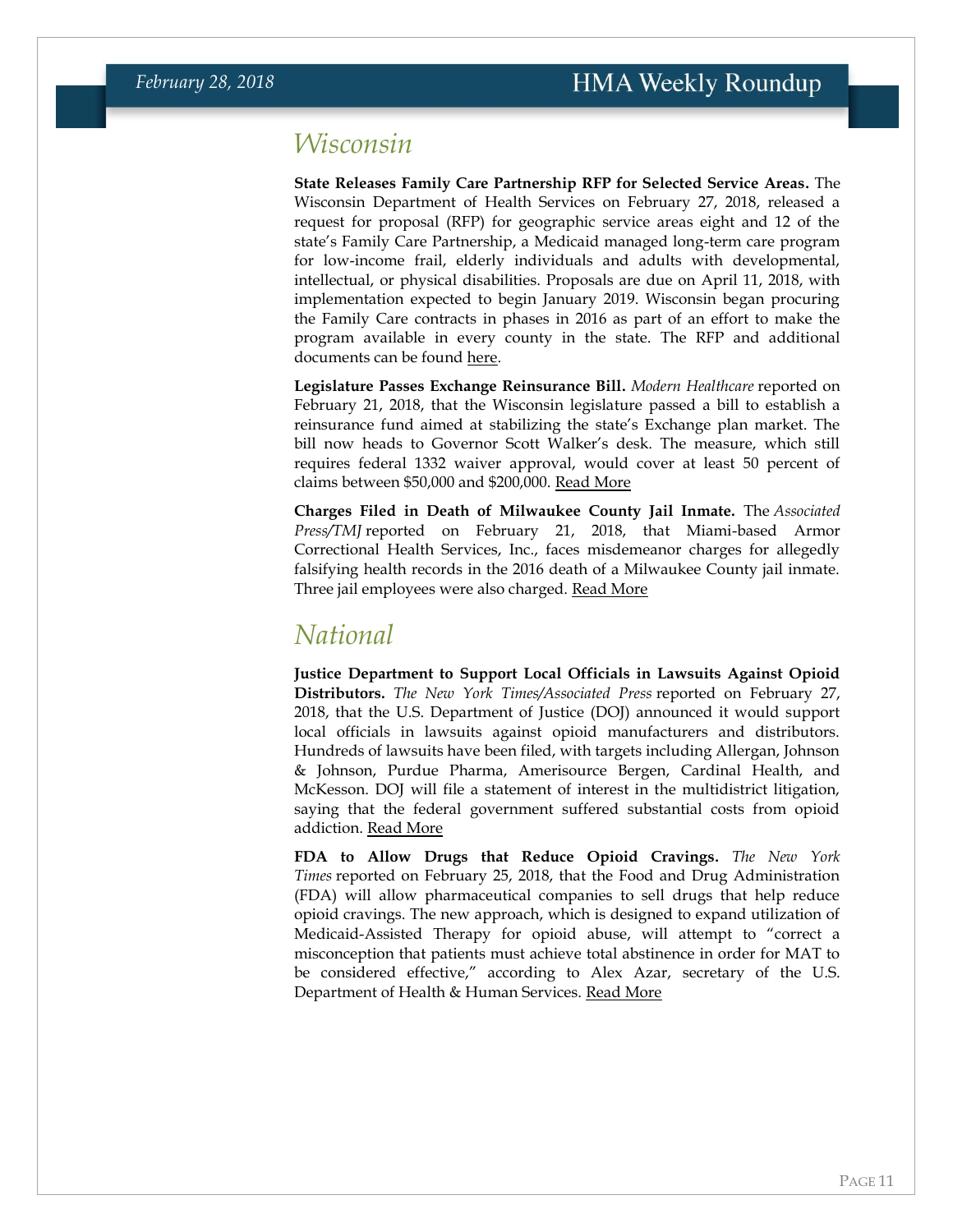<span id="page-11-0"></span>

### **INDUSTRY NEWS**

**Centene to Acquire MHM Services.** Centene announced on February 26, 2018, that it has signed a definitive agreement to acquire MHM Services, including its 49 percent ownership of Centurion, the correctional healthcare services joint venture between Centene and MHM. MHM is a national provider of healthcare and staffing services to correctional systems and other government agencies, serving 330,000 individuals in 300 facilities. The transaction is expected to close in the first quarter of 2018. [Read More](https://centene.gcs-web.com/news-releases/news-release-details/centene-acquire-mhm-services-expand-national-footprint)

**Community Health Systems Reports 4Q17 Net Loss.** *Modern Healthcare* reported on February 27, 2018, that Community Health Systems posted a \$2 billion net loss in the fourth quarter of 2017, largely from a write down of goodwill. In the same period last year, the company reported a net loss of \$220 million. [Read More](http://www.modernhealthcare.com/article/20180227/NEWS/180229923)

**Stepping Stones Group Acquires Cobb Pediatric Therapy Services.** The Stepping Stones Group, a portfolio company of Five Arrows Capital Partners, announced on February 22, 2018, that it has acquired Georgia-based Cobb Pediatric Therapy Services. Financial terms were not disclosed. Cobb Pediatric provides a range of therapy services for children in schools throughout the Southeast. With this acquisition, Stepping Stones will expand from 20 states to 25. [Read More](https://www.businesswire.com/news/home/20180222005777/en/Stepping-Stones-Group-Acquires-Cobb-Pediatric-Therapy)

**Mercy Health, Bon Secours to Be Fifth Largest Catholic System Following Merger.** *Modern Healthcare* reported on February 21, 2018, that Mercy Health and Bon Secours Health System have agreed to merge in a deal that would create the nation's fifth largest Catholic health system. The combined system would generate \$8 billion in annual revenues and consist of 43 hospitals across Florida, Kentucky, Maryland, New York, Ohio, South Carolina, and Virginia. [Read More](http://www.modernhealthcare.com/article/20180221/NEWS/180229982)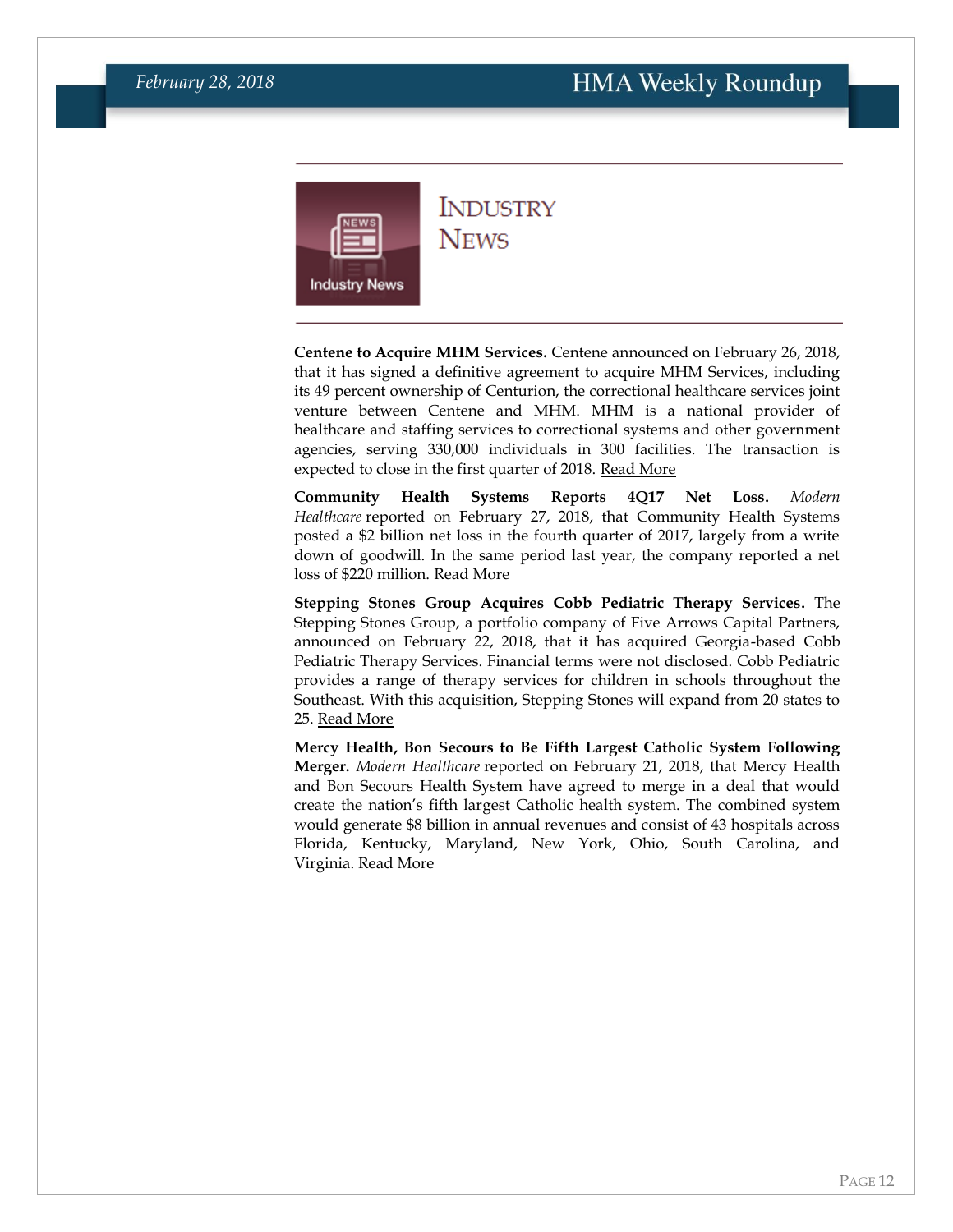### *February 28, 2018*

# HMA Weekly Roundup

# RFP CALENDAR

|                          | <b>RFP CALENDAR</b>                            |                                               |                      |
|--------------------------|------------------------------------------------|-----------------------------------------------|----------------------|
| Date                     | State/Program                                  | Event                                         | <b>Beneficiaries</b> |
| 2018 (Delayed from 2017) | Alaska Coordinated Care Demonstration          | <b>Contract Awards</b>                        | <b>TBD</b>           |
| 2018                     | Massachusetts One Care (Duals Demo)            | <b>RFP Release</b>                            | <b>TBD</b>           |
| Spring 2018              | North Carolina                                 | <b>RFP Release</b>                            | 1,500,000            |
| March 2018               | Alabama ICN (MLTSS)                            | <b>RFP Release</b>                            | 25,000               |
| March 1, 2018            | Pennsylvania HealthChoices (Delay Likely)      | Implementation (NE Zone)                      | 315,000              |
| March 1, 2018            | <b>Massachusetts</b>                           | Implementation                                | 850.000              |
| <b>March 6, 2018</b>     | lowa                                           | <b>Proposals Due</b>                          | 600,000              |
| March 6, 2018            | <b>Texas STAR+PLUS Statewide</b>               | <b>Proposals Due</b>                          | 530,000              |
| March 8, 2018            | Arizona                                        | <b>Contract Awards</b>                        | 1,600,000            |
| April or May 2018        | Alabama ICN (MLTSS)                            | <b>Contract Award</b>                         | 25,000               |
| April 1, 2018            | <b>New Hampshire</b>                           | <b>RFP Release</b>                            | 160,000              |
| April 6, 2018            | <b>Texas STAR and CHIP</b>                     | <b>RFP Release</b>                            | 3,342,530            |
| April 6, 2018            | <b>Puerto Rico</b>                             | <b>Proposals Due</b>                          | $^{\sim}1,300,000$   |
| April 11, 2018           | Wisconsin LTC (Milwaukee and Dane Counties)    | <b>Proposals Due</b>                          | $^{\sim}1,600$       |
| April 16, 2018           | Florida Statewide Medicaid Managed Care (SMMC) | <b>Contract Awards</b>                        | 3,100,000            |
| April 24, 2018           | lowa                                           | <b>Contract Awards</b>                        |                      |
| April 27, 2018           | Florida Children's Medical Services            |                                               | 600,000<br>50,000    |
|                          | <b>Washington FIMC (Remaining Counties)</b>    | <b>Responses Due</b><br><b>Proposals Due</b>  |                      |
| April 12, 2018           |                                                |                                               | $^{\sim}1,600,000$   |
| <b>May 2018</b>          | <b>Puerto Rico</b>                             | <b>Contract Awards</b>                        | $^{\sim}1,300,000$   |
| May 22, 2018             | <b>Washington FIMC (Remaining Counties)</b>    | <b>Contract Awards</b>                        | $^{\sim}1,600,000$   |
| <b>June 2018</b>         | <b>North Carolina</b>                          | <b>Proposals Due</b>                          | 1,500,000            |
| <b>June 2018</b>         | <b>Kansas KanCare</b>                          | <b>Contract Awards</b>                        | 380,000              |
| June 4, 2018             | Wisconsin LTC (Milwaukee and Dane Counties)    | <b>Contract Award</b>                         | $^{\sim}1,600$       |
| June 26, 2018            | <b>Florida Children's Medical Services</b>     | <b>Contract Award</b>                         | 50,000               |
| <b>July 2018</b>         | <b>Texas STAR and CHIP</b>                     | <b>Proposals Due</b>                          | 3,342,530            |
| <b>July 1, 2018</b>      | Pennsylvania HealthChoices (Delay Likely)      | Implementation (SE Zone)                      | 830,000              |
| July 1, 2018             | MississippiCAN                                 | Implementation                                | 500,000              |
| <b>August 1, 2018</b>    | Virginia Medallion 4.0                         | Implementation                                | 700,000              |
| September 1, 2018        | Texas CHIP (Rural, Hidalgo Service Areas)      | Implementation                                | 85,000               |
| September 2018           | North Carolina                                 | Contract awards                               | 1,500,000            |
| September 26, 2018       | <b>Texas STAR and CHIP</b>                     | <b>Evaluation Period Ends</b>                 | 3,342,530            |
| October 2018             | <b>Puerto Rico</b>                             | Implementation                                | $^{\sim}1,300,000$   |
| October 2018             | Alabama ICN (MLTSS)                            | Implementation                                | 25,000               |
| October 1, 2018          | Arizona                                        | Implementation                                | 1,600,000            |
| October 1, 2018          | <b>Texas STAR+PLUS Statewide</b>               | <b>Contract Start</b>                         | 530,000              |
| November 1, 2018         | New Hampshire                                  | <b>Proposals Due</b>                          | 160,000              |
| January 2019             | <b>Kansas KanCare</b>                          | Implementation                                | 380,000              |
| January 1, 2019          | Wisconsin LTC (Milwaukee and Dane Counties)    | Implementation                                | $^{\sim}1,600$       |
| January 1, 2019          | <b>Washington FIMC (Remaining Counties)</b>    | Implementation for RSAs Opting for 2019 Start | $^{\sim}1,600,000$   |
| January 1, 2019          | Florida Children's Medical Services            | <b>Contract Start</b>                         | 50,000               |
| <b>January 1, 2019</b>   | Pennsylvania MLTSS/Duals                       | <b>Implementation (SE Zone)</b>               | 145,000              |
| <b>January 1, 2019</b>   | Florida Statewide Medicaid Managed Care (SMMC) | Implementation                                | 3,100,000            |
| January 1, 2019          | Pennsylvania HealthChoices (Delay Likely)      | Implementation (Lehigh/Capital Zone)          | 490,000              |
| <b>January 1, 2019</b>   | <b>New Mexico</b>                              | Implementation                                | 700,000              |
| January 1, 2019          | <b>New Hampshire</b>                           | <b>Contract Awards</b>                        | 160,000              |
| <b>January 24, 2019</b>  | <b>Texas STAR and CHIP</b>                     | <b>Contract Start</b>                         | 3,400,000            |
| July 1, 2019             | North Carolina                                 | Implementation                                | 1,500,000            |
| <b>July 1, 2019</b>      | <b>New Hampshire</b>                           | Implementation                                | 160,000              |
| <b>July 1, 2019</b>      | lowa                                           | Implementation                                | 600,000              |
| <b>January 1, 2020</b>   | Texas STAR+PLUS, STAR, and CHIP                | <b>Operational Start Date</b>                 | 530,000              |
| <b>January 1, 2020</b>   | Pennsylvania MLTSS/Duals                       | <b>Implementation (Remaining Zones)</b>       | 175,000              |
| January 1, 2020          | <b>Washington FIMC (Remaining Counties)</b>    | Implementation for RSAs Opting for 2020 Start | $^{\sim}1,600,000$   |
| January 1, 2020          | Massachusetts One Care (Duals Demo)            | Implementation                                | <b>TBD</b>           |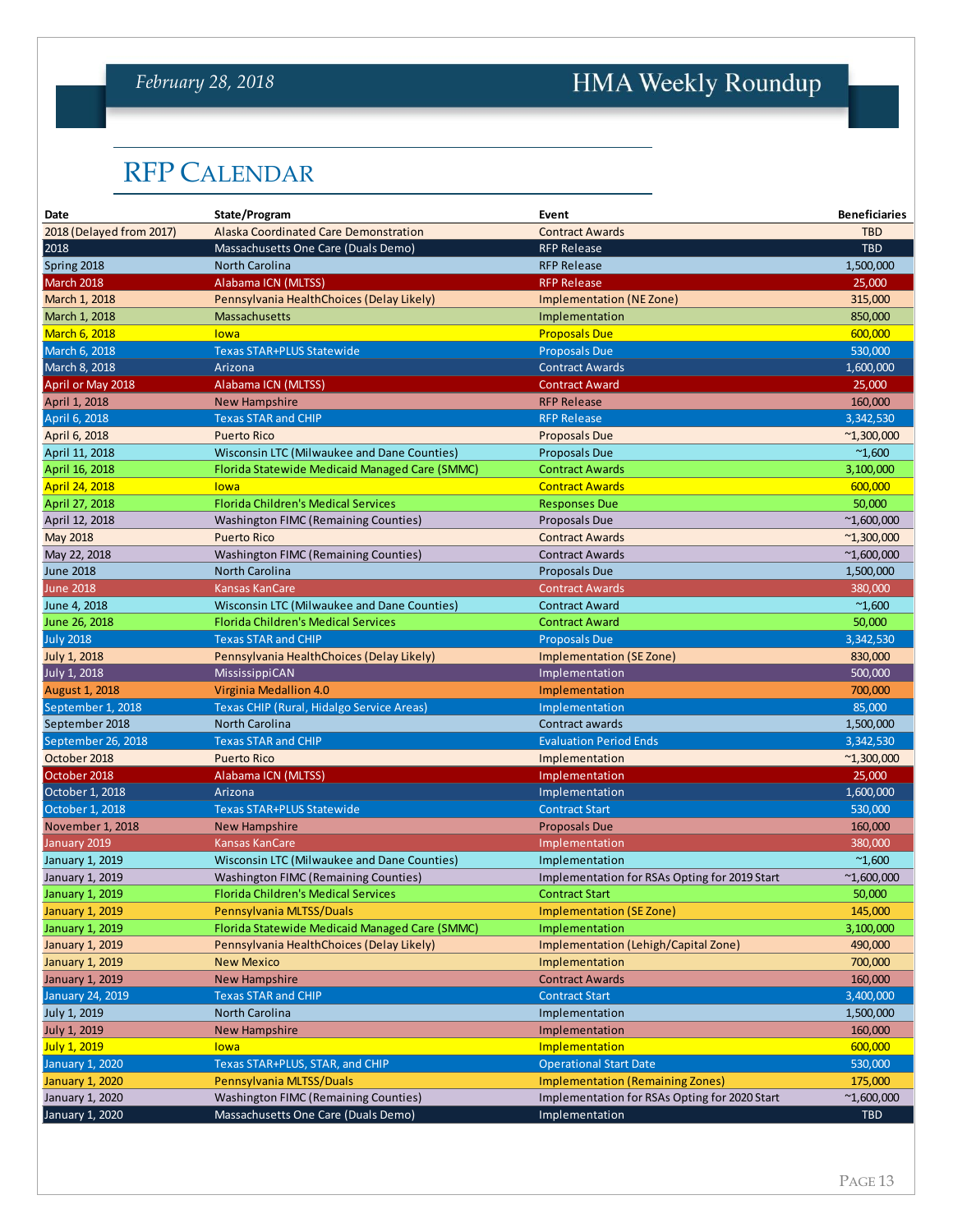# COMPANY ANNOUNCEMENTS

[MCG Health Releases 22nd Edition of Evidence-Based Care Guidelines.](https://www.mcg.com/wp-content/uploads/2018/02/MCG-Press-Release-22nd-Edition-General-Availability.pdf)